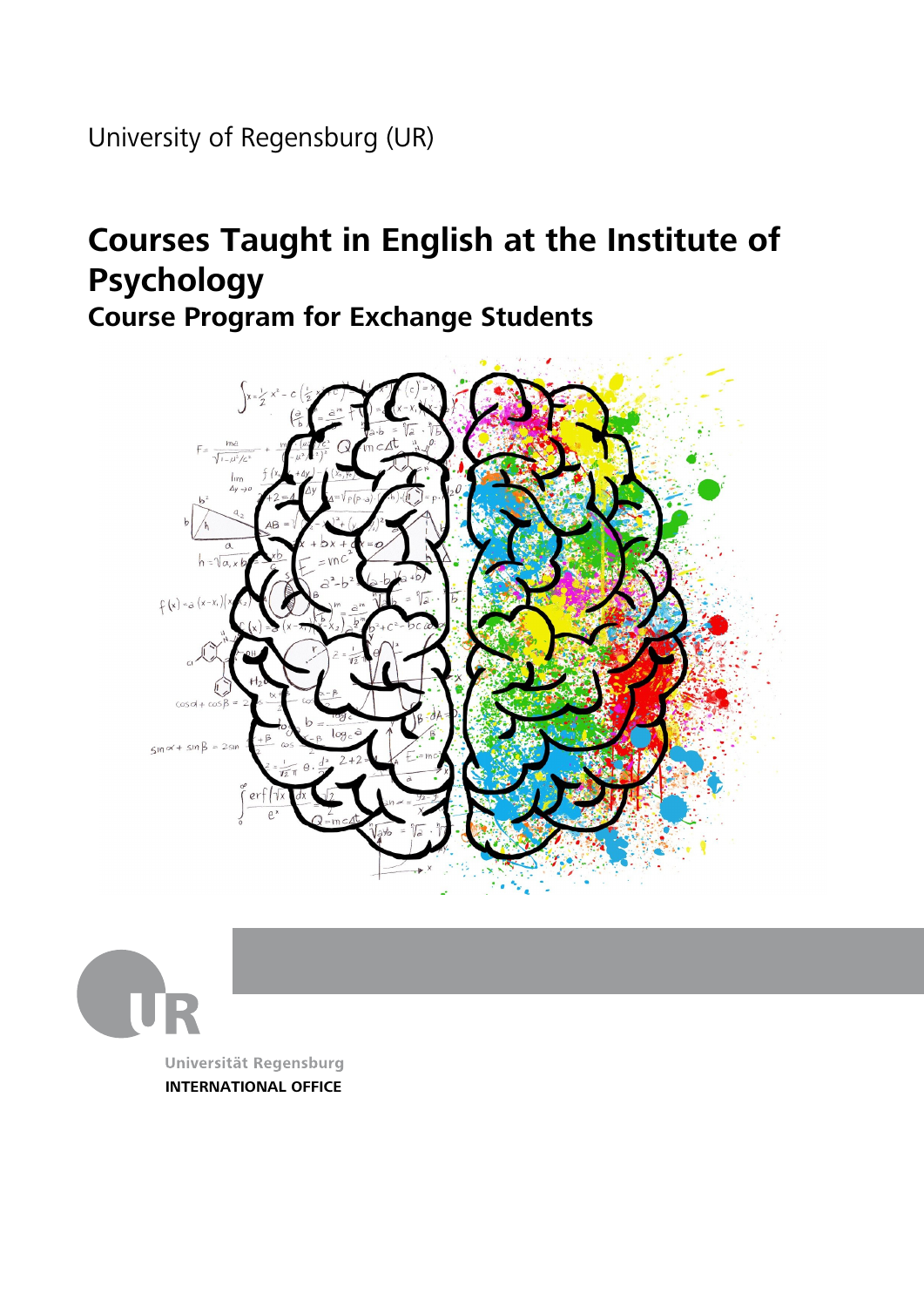## Introduction

The Institute of Psychology at the University of Regensburg sees psychology as an experimentally oriented, natural science discipline in the context of the human sciences. The traditional research focus of the Institute of Psychology is Experimental Psychology. To date, the institute consists of nine chairs that are equipped with modern laboratories for conducting classical psychophysics and behavioural experiments as well as eye movement and EEG studies. Moreover, the Institute has access to a modern 3T MRI scanner.

#### **Course Offer in Psychology:**

All full degree programs in Psychology are taught in German. For this reason, the majority of the courses is still taught in German. However, in order to increase the qualification of UR's students as well as the attractiveness to exchange students, **several courses taught in English** have been established over recent years. **This program is directed at advanced bachelor students as well as master students.** 

Courses taught in English are offered mainly in the following fields of study:

- **Experimental Psychology**
- **Cognitive Neuroscience**
- **Health Science**

#### **Course Offer outside of the Institute of Psychology**

In addition, students may also take courses from other areas/faculties at UR for their elective modules at home. Students who are looking for courses in the field of Work, Organization and Business Psychology may take courses in our Business and Economics Faculty (e.g. *Behavioural Economics*, or *Human Resource Management*). In the field of Applied Psychology, courses like *Emotional Competencies of Teachers*, *Controversies in Education and Child Development* might be of interest, as well as courses in (Neuro-) Biology or Medicine.

Furthermore, students are welcome to improve their German language skills by participating in the program offered by UR's **German as a Foreign Language Unit**.

#### **Language Requirements**

Students wishing to take courses from the English-taught course program must have English knowledge on level B2 (according to CEFR) or better.

#### **Intensive Language Course in German:**

For all students who come to UR and have no or only very limited knowledge of German, we recommend participation in our pre-semester intensive language course (ILC). It takes place 5 weeks prior to the beginning of the regular semester and comprises 120hrs of German instruction as well as orientation on campus and the city, and extra-curricular activities.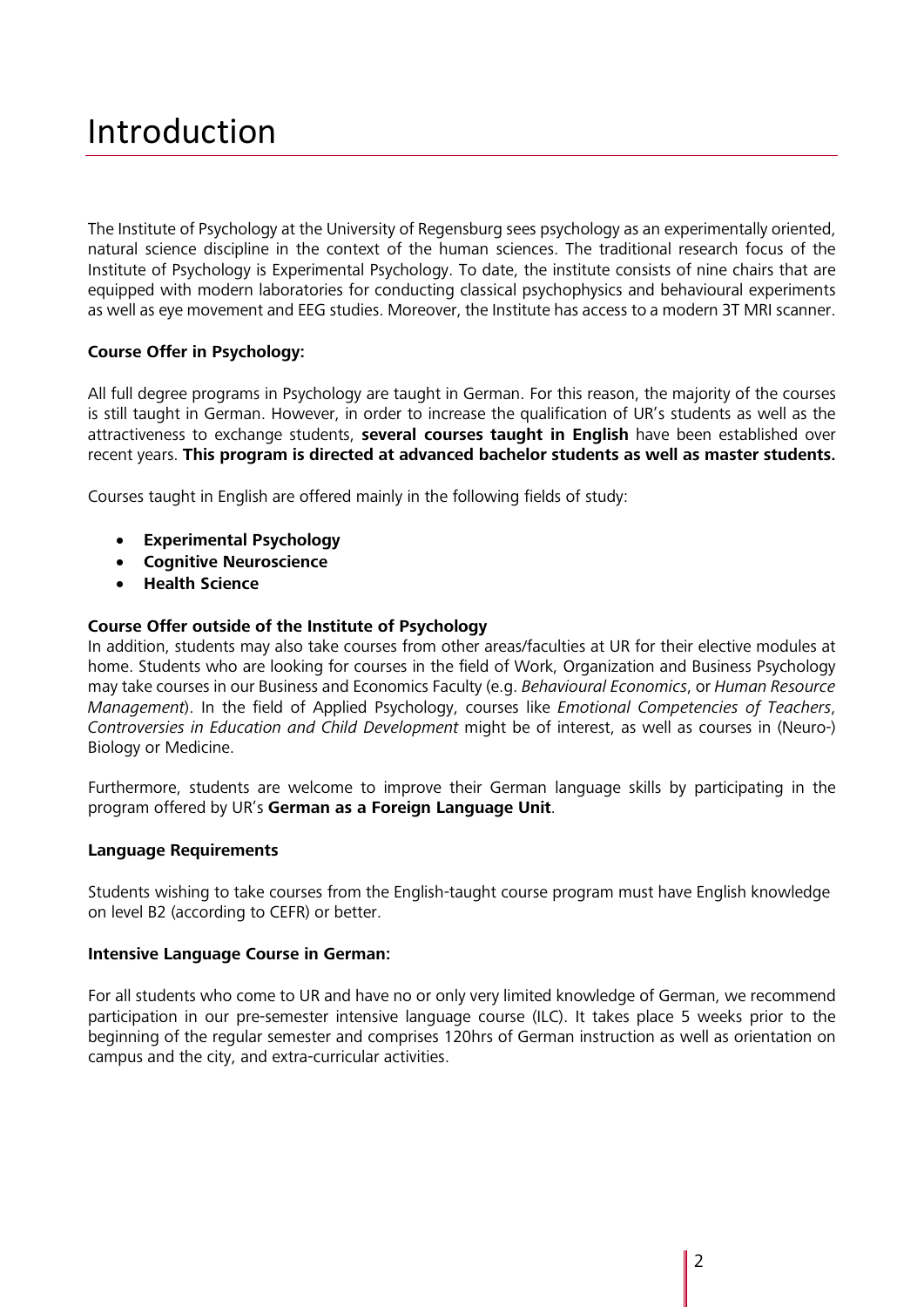# Categories of Courses

To sum up, exchange students coming within an exchange program in the area Psychology may choose from the following categories of courses:

- **Courses from the Faculty of Human Sciences:**
	- **Psychology**
	- $\blacksquare$  Educational Science
- **Courses from other departments and faculties like Business and Economics, Biology and Medicine, Physics, and the new Faculty for Informatics and Data Science (from 2023 onwards)**
- **Courses from the "German as a Foreign Language Unit"**
	- Pre-semester Intensive Language Course
	- German language courses during the semester
- **Special Courses for International Exchange Students with a Focus in German and European Studies and Culture e.g.:**
	- Perspectives on German Culture
	- Intercultural Communication
	- Sociological and Political Perspectives on Modern Germany
	- Courses from International Politics
- **Independent Studies**
	- In individual cases, it is also possible to arrange for individual studies for special research topics. These independent studies will be supervised by an instructor at one of the chairs in the Institute of Psychology. The number of ECTS awarded for these independent studies may vary between 8 ECTS and 12 ECTS depending on the workload and final assessment of the project.

**Students are free to combine courses according to their needs unless the home university requires differently.**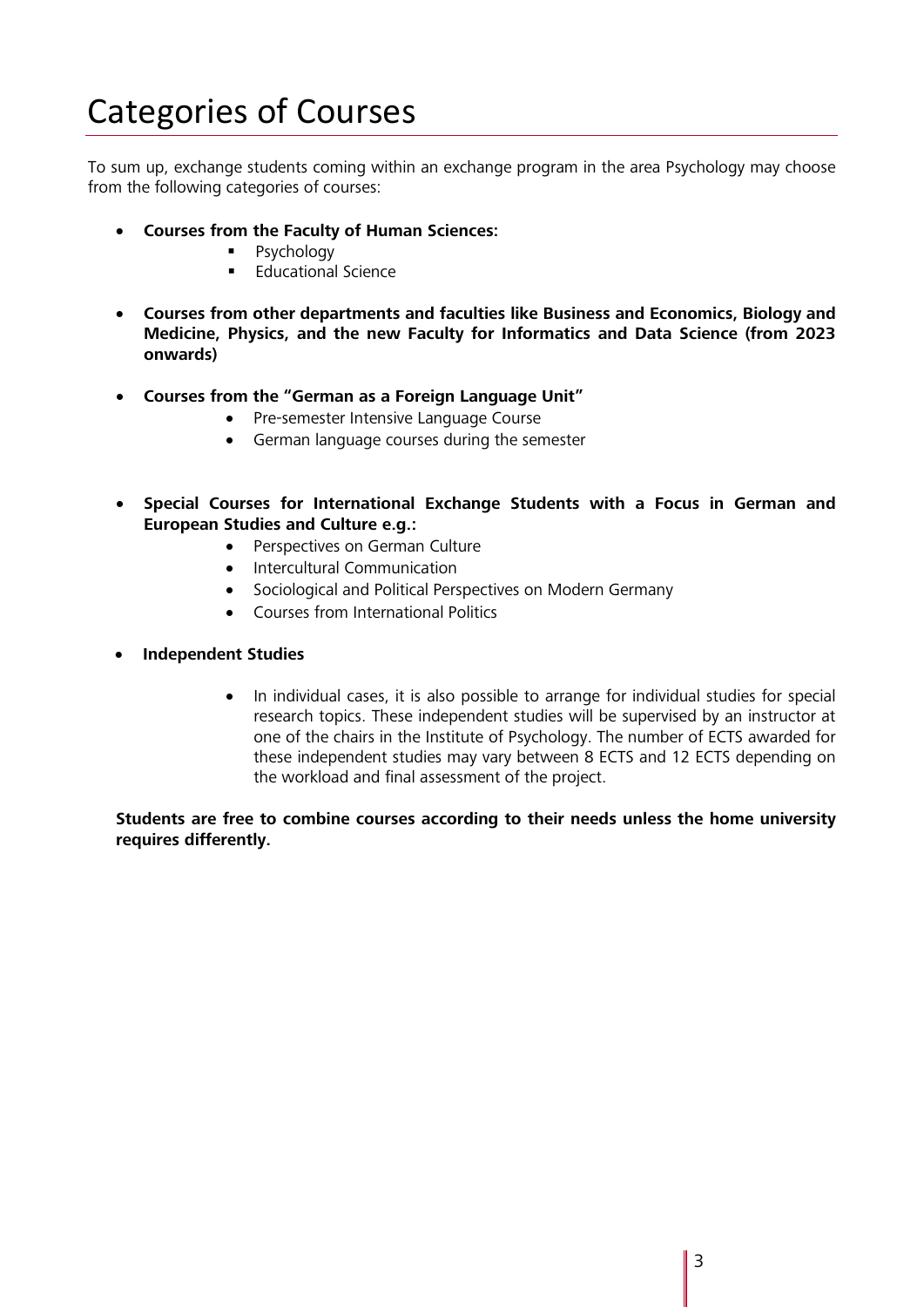# Course offer

| <b>Course Title</b>                                                               | <b>credits</b> | <b>level</b><br>b (bachelor)<br>m (master) | term<br>w (winter)<br>s (summer) |
|-----------------------------------------------------------------------------------|----------------|--------------------------------------------|----------------------------------|
| <b>Empirical-experimental project seminar (M03)</b>                               |                |                                            |                                  |
| Varying topics (psychophysics, eye tracking, fMRI,<br>$etc.$ )                    | 8 ECTS         | $\mathsf b$                                | W, S                             |
|                                                                                   |                |                                            |                                  |
| <b>Advanced Module Applied Cognitive</b><br>Research (M19)                        |                |                                            |                                  |
| Cognitive Neuro Sciences                                                          | 4 ECTS         | $\mathsf b$                                | W, S                             |
|                                                                                   |                |                                            |                                  |
| Advanced methods of data acquisition (M21)                                        |                |                                            |                                  |
| Varying topics, e.g. Psychtoolbox, ePrime,<br>Psychopy                            |                |                                            |                                  |
| M21.1 Practical course (work in the lab; report)                                  | 6 ECTS         | m                                          | W                                |
| M21.2 Seminar                                                                     | 4 ECTS         | m                                          | W                                |
|                                                                                   |                |                                            |                                  |
| Advanced methods of data analysis (M22)<br>Varying topics, e.g. SPM, Fieldtrip, R |                |                                            |                                  |
| M22.1 Practical course (work in the lab, report)                                  | 6 ECTS         | m                                          | S                                |
| M22.2 Seminar                                                                     | 4 ECTS         | m                                          | S                                |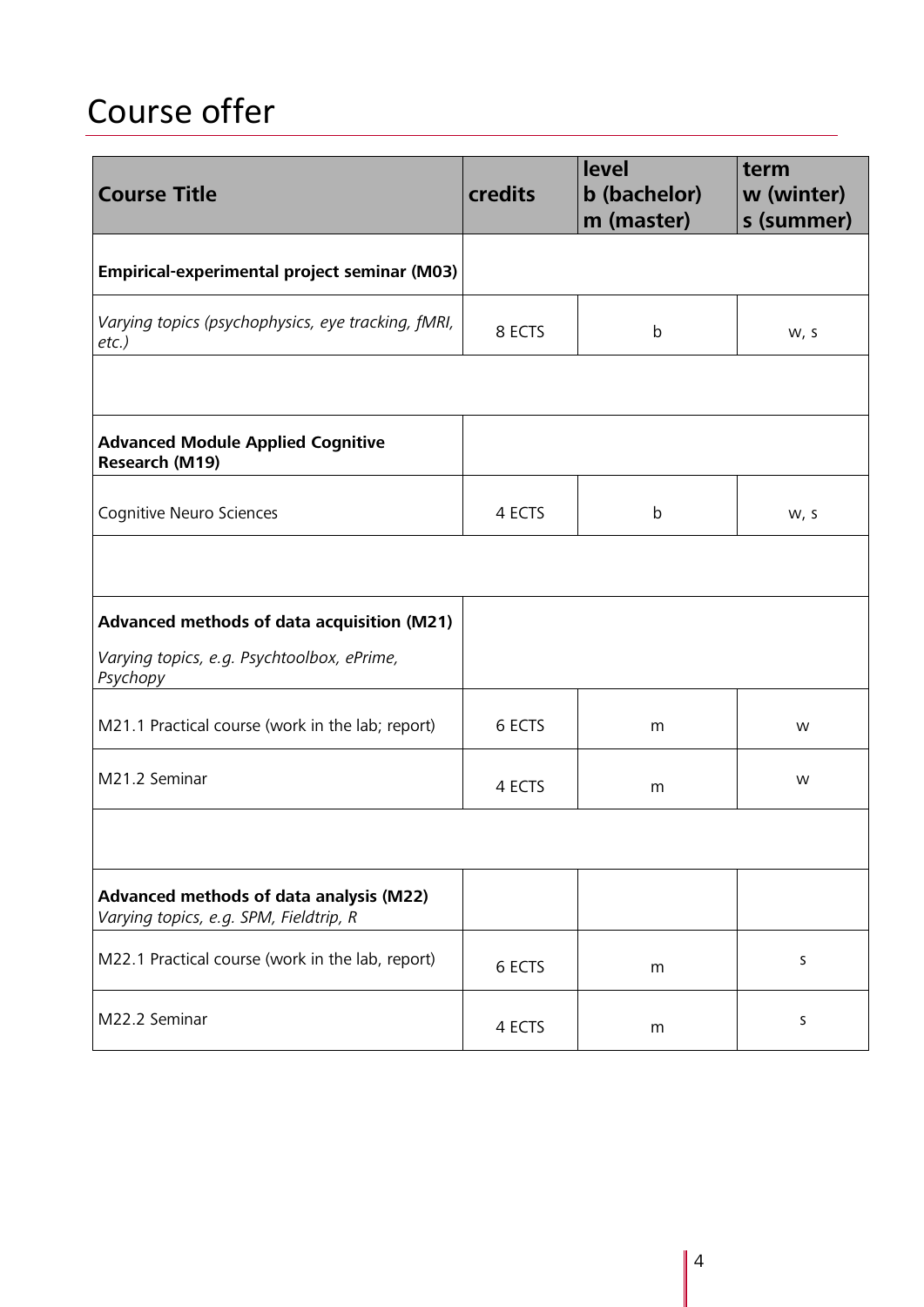| <b>Experimental and Cognitive Psychology</b><br>(M28)   |        |      |         |
|---------------------------------------------------------|--------|------|---------|
| Varying topics, e.g.:                                   |        |      |         |
| Topics in Cognitive Neurosciences                       | 4 ECTS | m    | W       |
| Cognitive Neuroscience of Social Vision                 | 4 ECTS | m    | $\sf S$ |
| Machine Learning in Neuroscience                        | 4 ETCS | m    | W       |
|                                                         |        |      |         |
| <b>Research Module (M27)</b>                            |        |      |         |
| Research Colloquium                                     | 2 ECTS | b, m | W, S    |
|                                                         |        |      |         |
| <b>Module PSY-M-MScPR</b>                               |        |      |         |
| Research Internship                                     | 9 ECTS |      | w, s    |
|                                                         |        |      |         |
| <b>Clinical Psychology and Neuropsychology</b><br>(M29) |        |      |         |
| Health Research                                         | 4 ECTS | m    | W, S    |
| Health and Environment                                  | 2 ETCS | m    | W, S    |

*L = Lecture; T = Tutorial ; S = Seminar; -*

*\* Level* **There is some flexibility in the level: Bachelor students in their final year may also take courses from the Master program, as long as they have the necessary pre-knowledge on the course's topic.**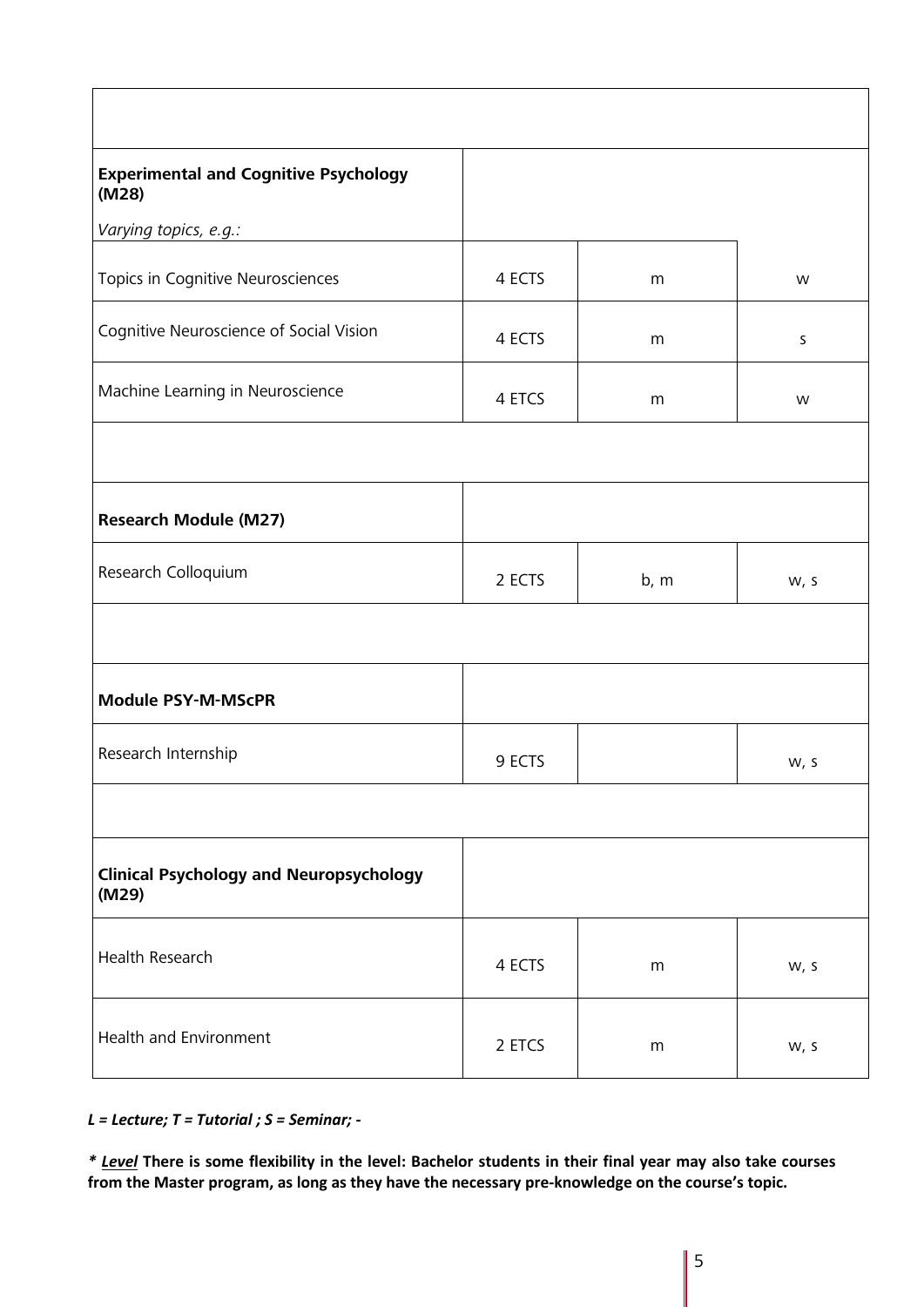## **I. Course Descriptions:**

### **Empirical-experimental project seminar (M03)**

This course within the module 'Empirical-experimental project seminar' is designed to gain an understanding of psychophysical methods of measuring visual perception and to acquire some practical skills to run and analyse psychophysical experiments. Teaching will be organized in the form of seminars and laboratory exercises. The research topics can vary from year to year, and can e.g. focus on face perception and perceptual learning.

**Course Type:** Seminar **Credits**: 8 ECTS **Assessment:** written project report **Contact:** Dr Maka Malania (Chair of Experimental Psychology)

## **Advanced Module Applied Cognitive Research (M19)**

Within this module, the Chair of Experimental Psychology and the Chair of Cognitive Neuroscience offer the seminar 'Kognitive Neurowissenschaften'. This seminar will introduce the participants to the topics explored in the area of visual and cognitive neuroscience. The topics will vary from term to term and may include: retinal processing, visual pathways, motion and depth perception, color vision, adaptation, perceptual organization, eccentric vision and crowding, rivalry, binocular vision and visual awareness, object recognition, scene perception, face perception, action recognition, eye movements, perceptual learning, attention, visual cognition and visual translational neuroscience.

| <b>Course Type: Seminar</b> |                                                                                                                                                                  |
|-----------------------------|------------------------------------------------------------------------------------------------------------------------------------------------------------------|
| <b>Credits:</b>             | 4 ECTS                                                                                                                                                           |
| Assessment:                 | presenting one session, written examination; the latter can be graded or non-<br>graded depending on the student's/home universities requirements.               |
| Contact:                    | Prof. Mark Greenlee & Dr Maka Malania (Chair of Experimental Psychology);<br>Prof. Angelika Lingnau & Dr. Marius Zimmermann (Chair of Cognitive<br>Neuroscience) |

### **Advanced methods of data acquisition (M21)**

Within this module, the Chair of Experimental Psychology and the Chair of Cognitive Neuroscience offer practical courses (M21.1) and seminars (M21.2) that will introduce participants to techniques used in experimental psychology, e.g. Psychtoolbox, ePrime, Presentation or PsychoPy.

Some teachers require both courses M 21.1 and M 21.2 to be taken in combination only, other instructors allow students to take the courses individually.

• **Practical Course (M 21.1)**

| Credits: | 6 FCTS                                                              |
|----------|---------------------------------------------------------------------|
|          | <b>Assessment:</b> attendance, experimental work and written report |
| Contact: | Dr. Wilhelm Malloni (Chair of Experimental Psychology)              |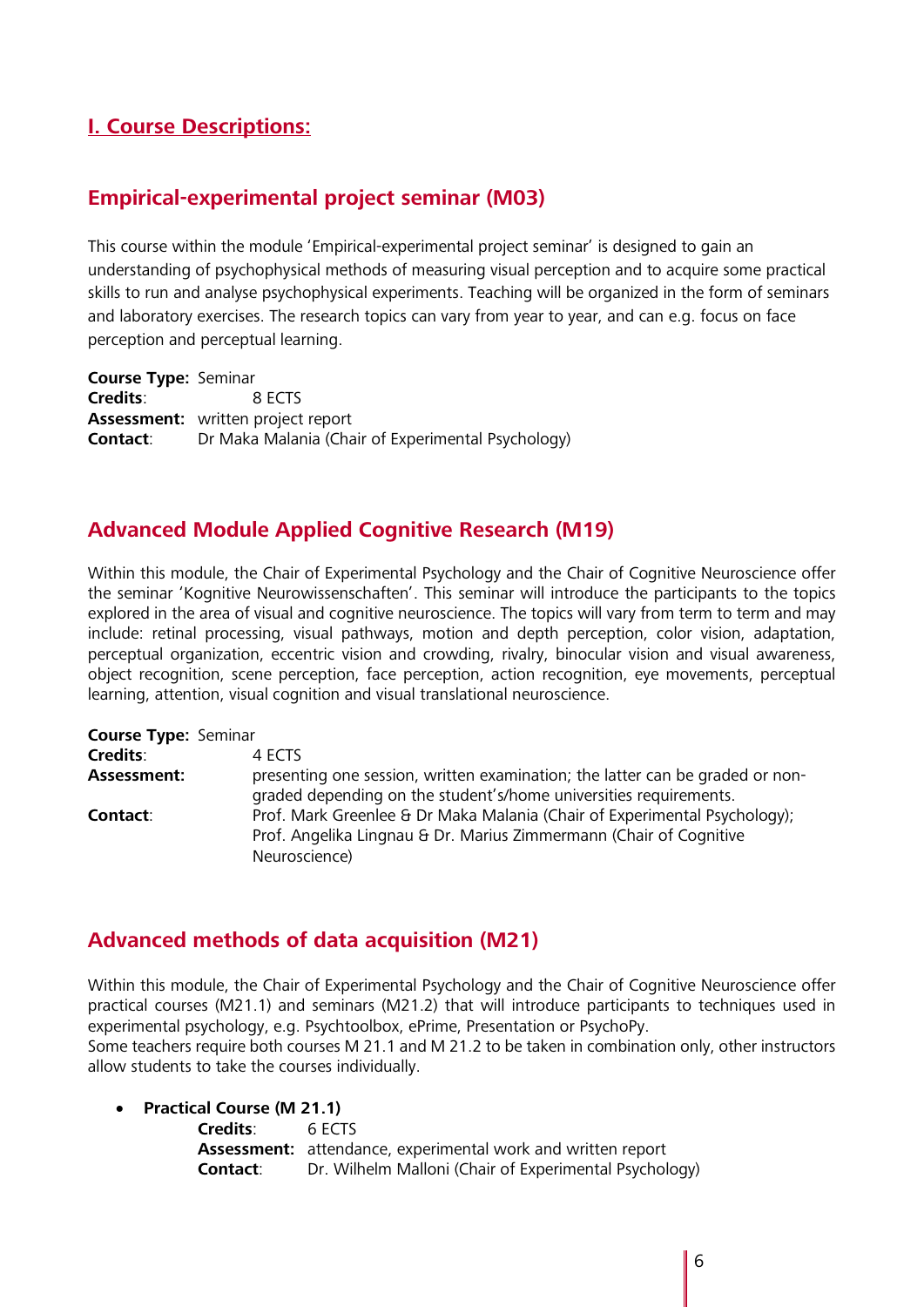• **Seminar (M 21.2)**

**Credits**: 4 ECTS **Assessment:** attendance, work assignments **Contact**: Dr. Wilhelm Malloni (Chair of Experimental Psychology)

## **Advanced methods of data analysis (M22)**

Within this module, Dr. Malloni (Chair of Experimental Psychology) and Dr. Zimmermann (Chair of Cognitive Neuroscience) offer practical courses (M22.1) and seminars (M22.2) that will introduce participants to analysis methods used in functional MRI (e.g. SPM) and EEG research (e.g. Fieldtrip). Some teachers require both courses M 22.2 and M 22.2 to be taken in combination only, other instructors allow students to take the courses individually

• **Practical Course (M 22.1)**

| Credits: | 6 FCTS                                                              |
|----------|---------------------------------------------------------------------|
|          | <b>Assessment:</b> attendance, experimental work and written report |
| Contact: | Dr. Wilhelm Malloni (Chair of Experimental Psychology); Dr. Marius  |
|          | Zimmermann (Chair of Cognitive Neuroscience)                        |

| • Seminar (M 22.2) |                                                                    |
|--------------------|--------------------------------------------------------------------|
| Credits:           | 4 FCTS                                                             |
|                    | <b>Assessment:</b> attendance, work assignments                    |
| Contact:           | Dr. Wilhelm Malloni (Chair of Experimental Psychology); Dr. Marius |
|                    | Zimmermann (Chair of Cognitive Neuroscience)                       |

## **Experimental and Cognitive Psychology (M28)**

Within this module, the Chair of Experimental Psychology (Prof. Greenlee) and the Chair of Cognitive Neuroscience) offer seminars on a range of topics in the field of Experimental Psychology and Cognitive Neuroscience, including 'Methods in Cognitive Neuroscience', 'Cognitive Neuroscience of Social Vision', and 'Machine Learning in Neuroscience'.

#### • **Methods in Cognitive Neuroscience**

| <b>Credits:</b> | 6 FCTS                                                   |
|-----------------|----------------------------------------------------------|
|                 | <b>Assessment:</b> attendance, oral presentation         |
| Contact:        | Prof. Mark Greenlee (Chair of Experimental Psychology);  |
|                 | Prof. Angelika Lingnau (Chair of Cognitive Neuroscience) |

#### • **Cognitive Neuroscience of Social Vision**

| Credits: | 6 FCTS                                                   |
|----------|----------------------------------------------------------|
|          | <b>Assessment:</b> attendance, oral presentation         |
| Contact: | Prof. Mark Greenlee (Chair of Experimental Psychology);  |
|          | Prof. Angelika Lingnau (Chair of Cognitive Neuroscience) |

#### • **Machine Learning in Neuroscience**

| <b>Credits:</b> | 6 ECTS                                                    |
|-----------------|-----------------------------------------------------------|
|                 | <b>Assessment:</b> attendance, oral presentation          |
| Contact:        | Prof. Mark Greenlee (Chair of Experimental Psychology);   |
|                 | Prof. Angelika Lingnau (Chair of Cognitive Neuroscience)) |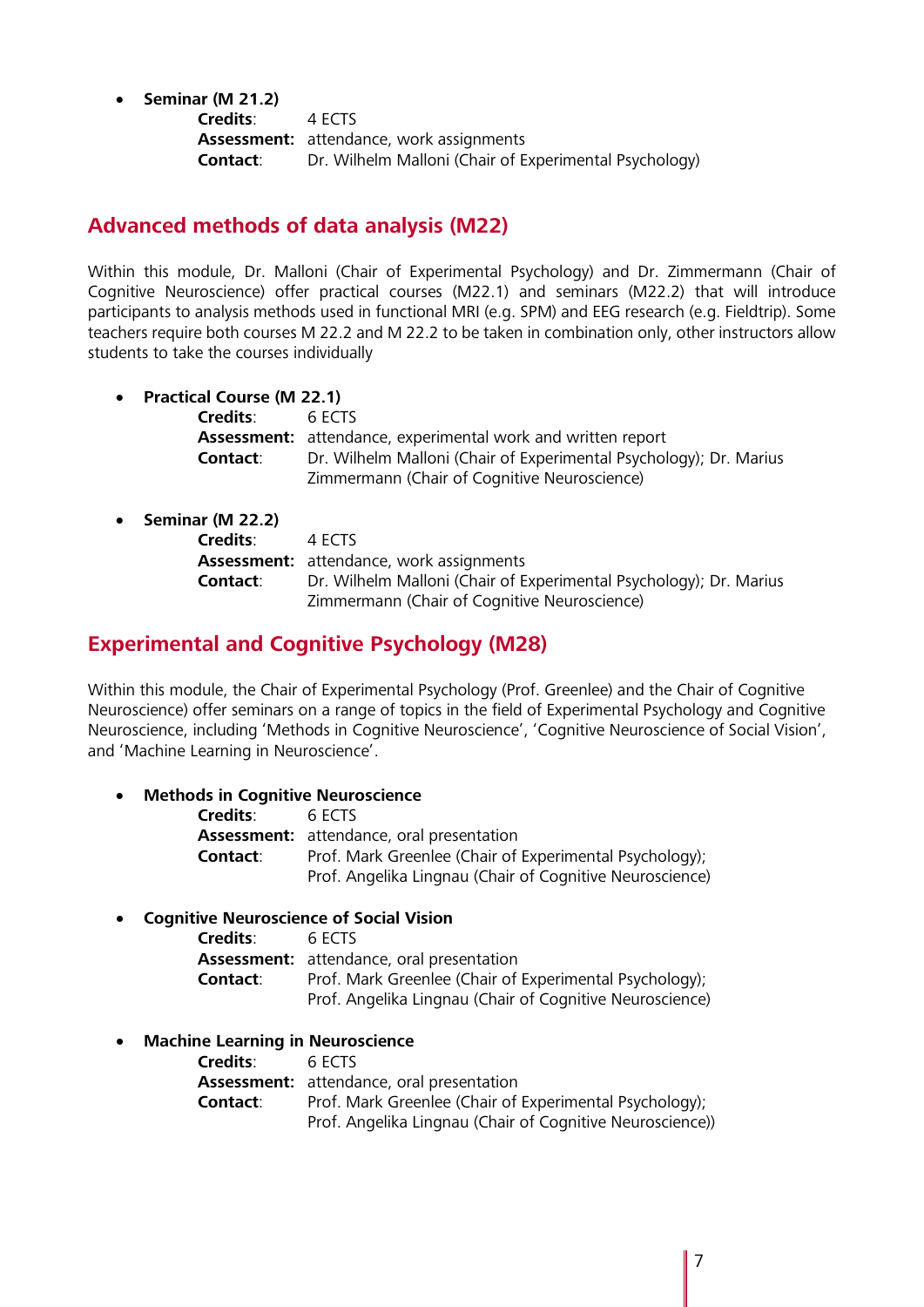## **Research Colloquium (Research Module, M27)**

Within this module, the Chair of Experimental Psychology (Prof. Greenlee), the Chair of Cognitive Neuroscience (Prof. Lingnau) and the Chair of General and Applied Psychology (Prof. Dreisbach) offer a weekly Research Colloquium. In these colloquia, scientific results are presented and discussed in the form of presentations on ongoing Master- and PhD projects, talks by invited speakers and journal clubs.

| <b>Course Type: colloquium</b> |                                                                                                                                                                                                |
|--------------------------------|------------------------------------------------------------------------------------------------------------------------------------------------------------------------------------------------|
| <b>Credits:</b>                | 2 FCTS                                                                                                                                                                                         |
|                                | Assessment: communication of scientific results (which may also include the presentation of results<br>from the student's own master thesis, depending on how advanced the student is)         |
| Contact:                       | Prof. Mark Greenlee (Chair of Experimental Psychology);<br>Prof. Prof. Angelika Lingnau (Chair of Cognitive Neuroscience);<br>Prof. Gesine Dreisbach (Chair of General and Applied Psychology) |

#### **Research Internship (PSY-M-MScPR)**

Within this module, the Chair of Experimental Psychology (Prof. Greenlee), the Chair of Cognitive Neuroscience (Prof. Lingnau) and the Chair of General and Applied Psychology (Prof. Dreisbach) offer research internships (240 hours) on a range of different topics, including multisensory integration during self-motion; mid-level vision in autism spectrum; visual, auditory, multisensory perception and perceptual learning; action recognition; cognitive control, conflict processing, cognition-emotion interactions. Students will be supervised in all stages of experimentation (literature research, programming, data analysis, and data presentation). Participation should be combined with participation in the corresponding research colloquium.

| <b>Course Type: internship</b> |                                                                  |
|--------------------------------|------------------------------------------------------------------|
| <b>Credits:</b>                | 9 FCTS                                                           |
|                                | <b>Assessment:</b> written report and oral presentation          |
| Contact:                       | Prof. Mark Greenlee (Chair of Experimental Psychology);          |
|                                | Prof. Prof. Angelika Lingnau (Chair of Cognitive Neuroscience);  |
|                                | Prof. Gesine Dreisbach (Chair of General and Applied Psychology) |

### **Clinical Psychology and Neuropsychology (M29)**

In this module, the Chair of Health Research and Neuropsychology (Prof. Lange) offers the seminars 'Health Research' and 'Health and Environment'. The seminar 'Health Research' addresses the role of lifestyle factors, such as physical activity and nutrition, in disease prevention and health promotion regarding non-communicable diseases and mental disorders. Furthermore, the seminar provides a critical overview of preventive, therapeutic and rehabilitative measures in chronic disease.

The seminar 'Health and Environment' explores the role of environmental factors (e.g. built environment, infrastructure, access to health care, geography, climate, pollution) in causing acute and chronic diseases and mental disorders.

• **Health Research**

**Credits**: 4 ECTS **Assessment:** oral presentation **Contact**: Prof. Klaus Lange (Chair of Health Research and Neuropsychology)

• **Health and Environment**

**Credits**: 2 ECTS **Assessment:** oral presentation **Contact**: Prof. Klaus Lange (Chair of Health Research and Neuropsychology)